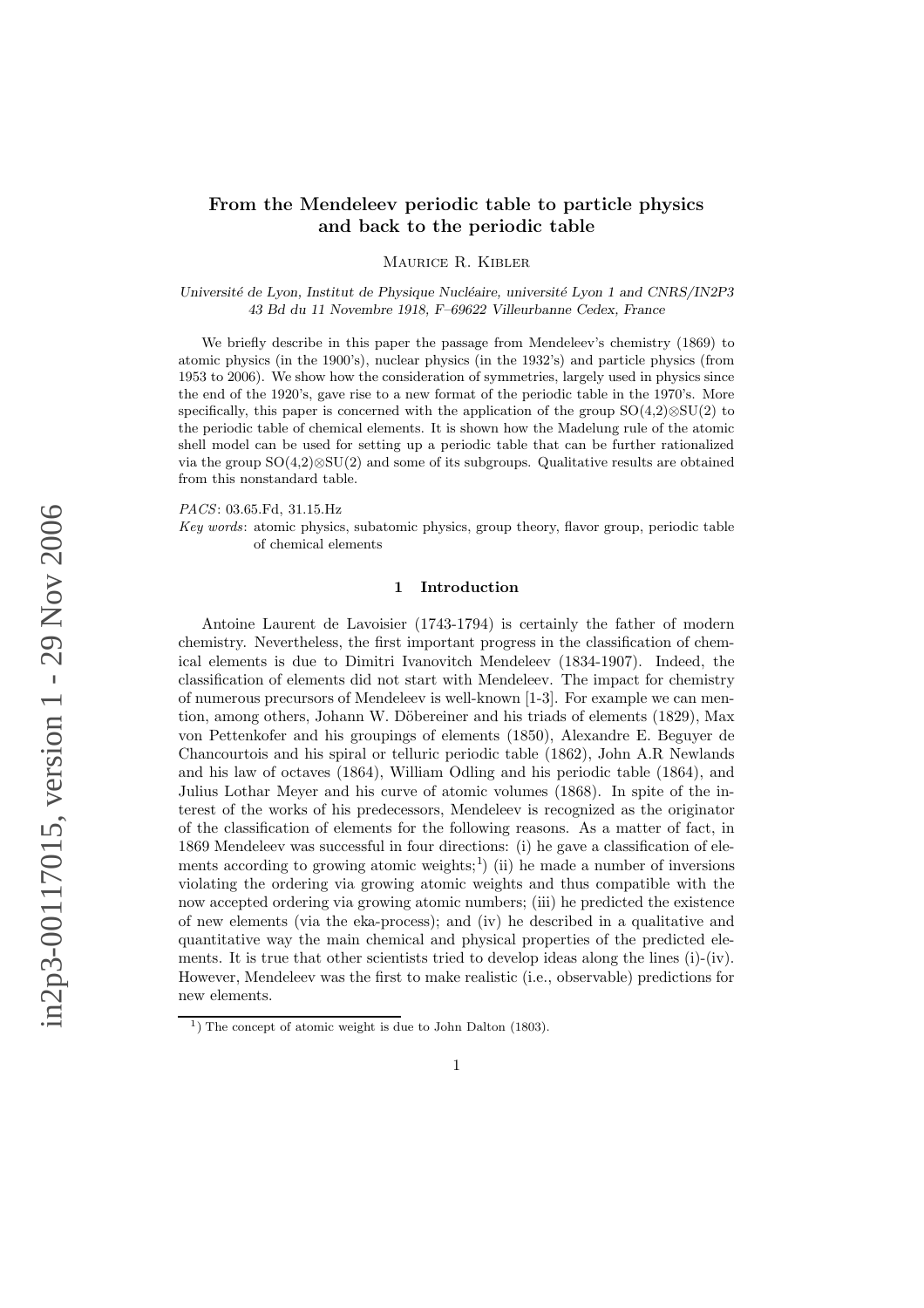A question naturally arises: What happened after the set up of the Mendeleev periodic table? There are two answers.

First, let us mention the development and the extension of the table with the discovery of new elements. For instance, the element called eka-silicon predicted by Mendeleev was discovered by C. Winkler in 1886. Such an element, now called germanium, belongs to the same column as silicon (it is located below silicon and above tin in the periodic table with horizontal lines). This discovery illustrates the 'eka'-process<sup>2</sup>) or 'something is missing'-process: In order to respect some regularity and periodicity arguments, Mendeleev left an empty box at the right of silicon (in his periodic table with vertical lines)<sup>3</sup>) and predicted a new element with the correct mass and density.

The discovery of new elements continued during the end of the 19th century, during the whole 20th century and is still the subject of experimental and theoretical investigations. Approximately, 70 elements were known in 1870, 86 in 1940 and 102 in 1958. In the present days, we have 116 elements (the last ones are less and less stable). Some of the recently observed elements do not have a name (the last named is called roentgenium). There is no major reason, except for experimental reasons, to have an end for the periodic table. The research for heavy elements (indeed, superheavy nuclei) is far from being finished.

Second, let us mention a spectacular advance in the understanding of the complexity of matter. This gave rise to the discovery of sub-structures with the advent of classification tables for the constituents of the chemical elements themselves. More precisely, the discovery of atomic structure led to atomic physics at the beginning of the 20th century, then to the birth of nuclear physics in 1932 and, finally, to particle physics in the 1950's. In the present days, subatomic physics deals with the elementary constituents of matter and with the forces or interactions between these constituents.

### 2 From chemistry to atomic, nuclear and particle physics

According to Mendeleev, a chemical element had no internal structure. The chemical elements are made of atoms without constituents. The discovery of the electron by Joseph J. Thomson in 1897 and the one of atomic nucleus by Ernest Rutherford in 1911 led to the idea of a planetary model for the atom where the electrons orbit around the nucleus. The simplest nucleus, namely, the proton, was observed by Rutherford in 1919. The simplest atom, the hydrogen atom, is made of a nucleus consisting of a single proton considered as fixed and of an electron moving around the proton. Atomic spectroscopy, seen via the prism of the old theory of quanta (the starting point for quantum mechanics), was born in 1913

<sup>&</sup>lt;sup>2</sup>) The word eka comes from Sanskrit and means unit. In some sense, silicon and eka-silicon do form a small family.

<sup>&</sup>lt;sup>3</sup>) At the beginning, Mendeleev started with a periodic table where the periods (not complete since the rare gases were not known at this time) were along lines. Then, he switched to a classification into columns. The classification into lines of the present days, recommended by the Commission on the Nomenclature of Inorganic Chemistry, goes back to G.T. Seaborg (1945).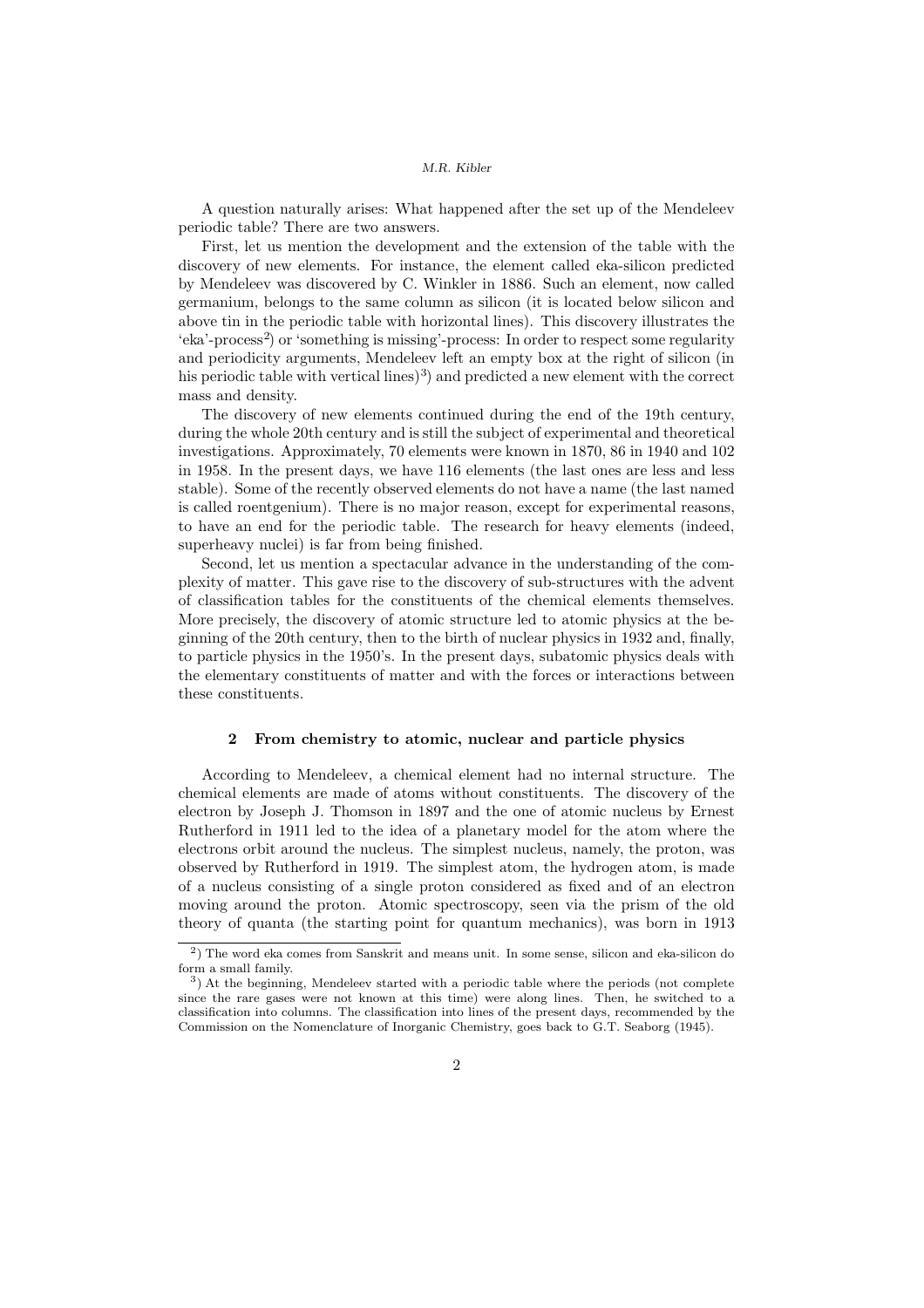when Niels Bohr introduced his semi-classical treatment of the hydrogen atom. Further developments by Bohr led to a new format of the periodic table in 1922 with the prediction of hafnium.

A further step towards complexity occurred with the discovery of the neutron by James Chadwick in 1932. A nucleus is made of protons and neutrons, collectively denoted as nucleons. A proton has a positive electric charge, which is the opposite of the electronic charge of the electron, and the neutron has no electric charge. The discovery of a substructure for the nucleus opened the door of nuclear physics. The first model for the description of the strong interactions between nucleons inside the nucleus, the SU(2) model of Werner Heisenberg, goes back to 1932. It was soon completed by the prediction by Ideki Yukawa of the meson  $\pi$  in 1933. It can be said that the first version of the strong interaction theory (the ancestor of quantum chromodynamics developed in the 1970's) was born with the works of Heisenberg and Yukawa. In a parallel way, Enrico Fermi developed in 1933 a theory for the weak interactions inside the nucleus (the ancestor of the electroweak model developed in the 1960's).

In 1932, the situation for emerging particle physics was very simple and symmetrical. At this time, we had four particles: two hadrons (proton and neutron) and two leptons (electron and neutrino), as well as their antiparticles resulting from the Paul A.M. Dirac relativistic quantum mechanics introduced in 1928. Remember that the neutrino (in fact the antineutrino of the electron) was postulated by Wolfgang Pauli in 1931 in order to ensure the conservation of energy. In some sense, the introduction of the neutrino was made along lines that parallel the eka-process used by Mendeleev. Furthermore, with the discovery of a new lepton, the muon in 1937, of three new hadrons, the pions in 1947-50, and of a cascade of strange hadronic particles (mesons and baryons) in cosmic rays in the 1950's, particle physics was in the 1950's in a situation similar to the one experienced by chemistry in the 1860's. The need for a classification was in order. In this direction, S. Sakata tried without success to introduce in 1956 three elementary particles (proton, neutron, lambda particle) from which it would be possible to generate all hadrons. Indeed, this trial based on the group SU(3) was an extension of the model developed by E. Fermi and C.N. Yang in 1949, based on the group SU(2), with two basic hadrons (proton, neutron).

A decisive step was made with the introduction of the so-called eightfold way by Murray Gell-Mann and Yuval Ne'eman in 1961. The eightfold way is a model for the classification of hadrons within multiplets (singlets, octets and decuplets) corresponding to some irreducible representation classes (IRCs) of the group SU(3). More precisely, the eight  $(0)^-$  pseudo-scalar mesons and the eight  $(1)^-$  vector mesons were classified in two nonets (nonet  $=$  'octet plus singlet') while the eight  $(\frac{1}{2})^+$  baryons were classified in an octet. At this time, we knew nine  $(\frac{3}{2})^+$  baryons (the four  $\Delta$ , the three  $\Sigma^*$  and the two  $\Xi^*$ ). It was not possible to accommodate these nine particles into an 'octet plus singlet'. The closer framework or 'perodic table' for accomodating the nine hadrons was a decuplet with ten boxes. Along the lines of an eka-process, in 1962 Gell-Mann was very well inspired to fill the empty box with a new particle, the particle  $\Omega$ . He was also able to predict the main characteristics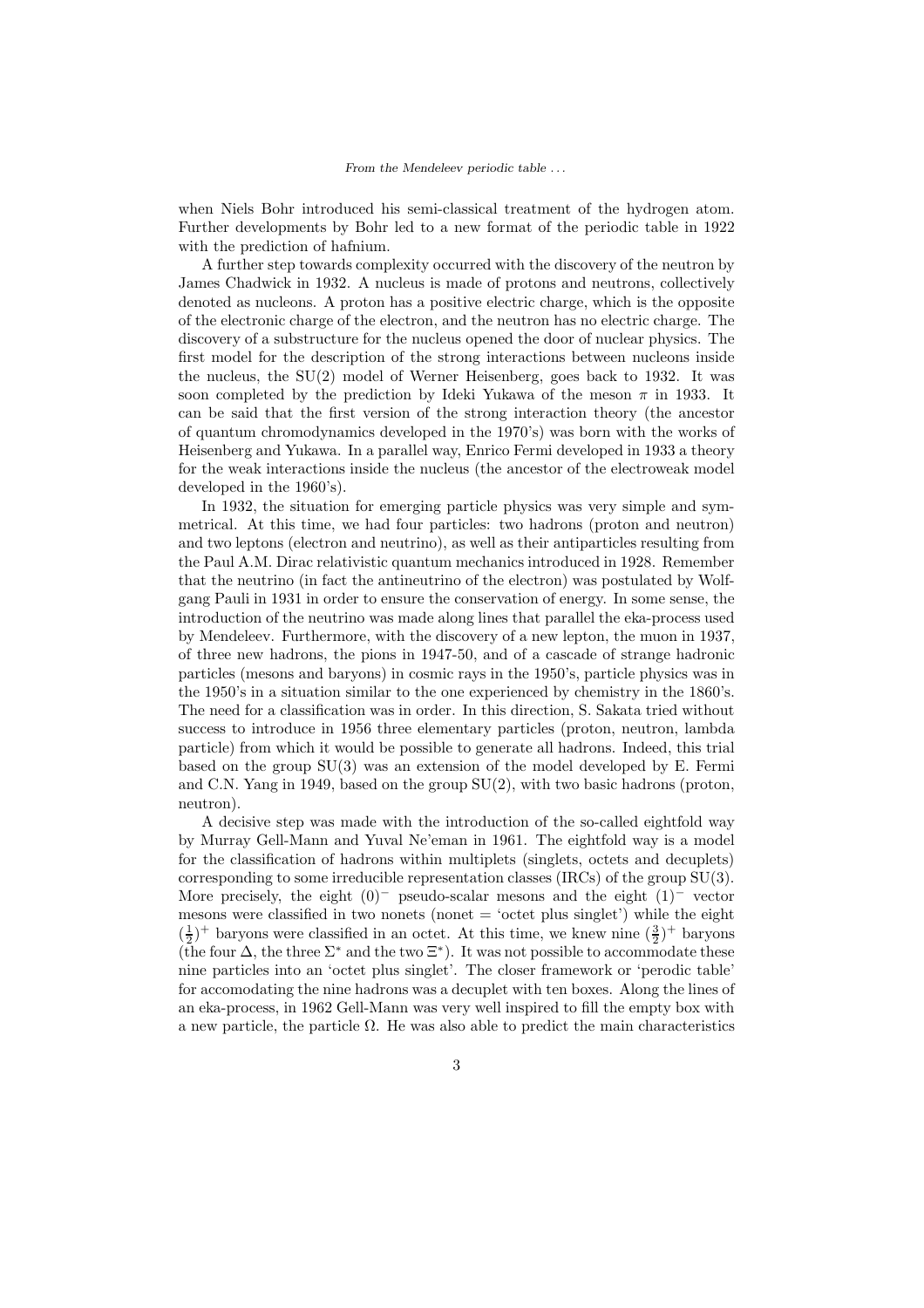of this postulated particle (spin, parity, isospin, charge, mass, etc.). This particle was observed two years later, in 1964. The interest of group theory for classifying purposes was thus clearly established. The relevance and usefulness of SU(3) was confirmed with the introduction of new particles in 1964: the 'quarks'of Murray Gell-Mann and the 'aces'of George Zweig. Gell-Mann and Zweig postulated the existence of three elementary particles and their anti-particles, now called quarks and antiquarks, classified into a triplet and an anti-triplet of  $SU(3)$  from which it is possible to generate all hadrons.

As soon as in 1970, a fourth quark was postulated by S.L. Glashow, J. Iliopoulos and L. Maiani to explain the non-observation of certain a priori allowed decays. This quark was indirectly observed in 1974 through the production of a charmed meson so that the matter world was very symmetrical at that time with four quarks  $(u, d, c, s)$  and four leptons  $(e, \mu, \nu_e, \nu_\mu)$ . The relevance, for the classification of hadrons, of symmetry groups like  $SU(n)$ , now called flavor groups, was then fully accepted. Besides flavor groups, other groups, called gauge groups, appeared during the 1960's and 1970's to describe interactions between particles. Let us mention the group  $SU(2) \otimes U(1)$  for the weak and electromagnetic interactions, the group  $SU(3)$  for the strong interactions and the groups  $SU(5)$ ,  $SO(10)$ and E<sup>6</sup> for a grand unified description of electroweak and strong interactions. In addition, the supersymmetric Poincaré group was introduced for unifying external (space-time) symmetries and internal (flavor and gauge) symmetries. As a result of investigations based on symmetries and supersymmetries, we now have in 2006 the standard model and its supersymmetric extensions for describing particles and their interactions (gravitation exvcluded). This model is based on twelve matter fields, twelve gauge fields mediating interactions between matter fields and one feeding particle (the Higgs boson) which gives mass to massive particles. Indeed, the matter particles (six quarks and six leptons) can be accomotaded in a periodic table with three generations or periods.

The advances in group–theoretical methods in direction of particle physics as well as the introduction of invariance groups and noninvariance groups for describing dynamical systems were a source of inspiration for the use of groups in connection with the periodic table. The rest of this paper shall be devoted to the construction of a periodic table based on the direct product group  $SO(4,2)\otimes SU(2)$ .

# 3 Introducing the group SO(4,2)

Most of the modern presentations of the periodic table of chemical elements are based on a quantum–mechanical treatment of the atom. In this respect, the simplest atom, namely the hydrogen atom, often constitutes a starting point for studying many–electron atoms. Naively, we may expect to construct an atom with atomic number Z by distributing Z electrons on the one–electron energy levels of a hydrogen–like atom. This building-up principle can be rationalized and refined from a group–theoretical point of view. As a matter of fact, we know that the dynamical noninvariance group of a hydrogen–like atom is the special real pseudo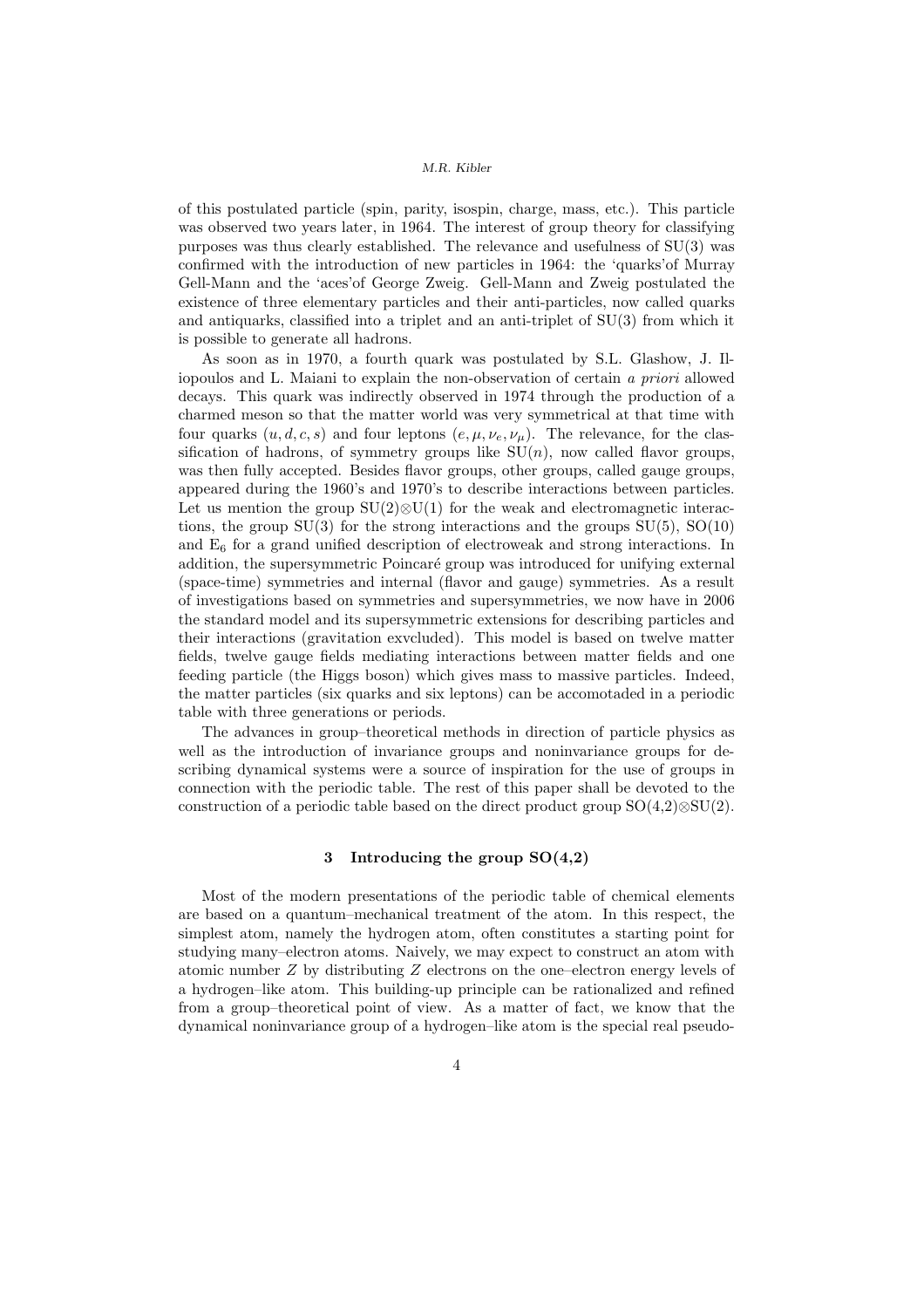orthogonal group in 4+2 dimensions  $SO(4,2)$  or  $SO(4,2)\otimes SU(2)$  if we introduce the group SU(2) that labels the spin [4, 5]. This result can be derived in several ways. We briefly review two of them (one is well-known, the other is little known).

The first way is quite familiar and corresponds to a symmetry ascent process starting from the geometrical symmetry group SO(3) of a hydrogen–like atom. Then, we go from  $SO(3)$  to the dynamical invariance group  $SO(4)$  for the discrete spectrum or  $SO(3,1)$  for the continuous spectrum. The relevant quantum numbers for the discrete spectrum are n,  $\ell$  and  $m_{\ell}$  (with  $n = 1, 2, 3, \cdots$ ; for fixed n:  $\ell =$  $0, 1, \dots, n-1$ ; for fixed  $\ell: m_{\ell} = -\ell, -\ell+1, \dots, \ell$ ). The corresponding state vectors  $\Psi_{n\ell m_{\ell}}$  can be organized to span multiplets of SO(3) and SO(4). The set  $\{\Psi_{n\ell m_{\ell}}\}$ : n and  $\ell$  fixed;  $m_{\ell}$  ranging} generates an IRC of SO(3), noted ( $\ell$ ), while the set  $\{\Psi_{n\ell m_\ell}: n \text{ fixed}; \ell \text{ and } m_\ell \text{ ranging}\}$  generates an IRC of SO(4). The direct sum

$$
h=\bigoplus_{n=1}^\infty\bigoplus_{\ell=0}^{n-1}(\ell)
$$

spanned by all the possible state vectors  $\Psi_{n\ell m_{\ell}}$  corresponds to an IRC of the de Sitter group  $SO(4,1)$ . The IRC h is also an IRC of  $SO(4,2)$ . This IRC thus remains irreducible when restricting  $SO(4,2)$  to  $SO(4,1)$  but splits into two IRC's when restricting  $SO(4,2)$  to  $SO(3,2)$ . The groups  $SO(4,2)$ ,  $SO(4,1)$  and  $SO(3,2)$  are dynamical noninvariance groups in the sense that not all their generators commute with the Hamiltonian of the hydrogen–like atom.

The second way to derive  $SO(4,2)$  corresponds to a symmetry descent process starting from the dynamical noninvariance group  $Sp(8,\mathbf{R})$ , the real symplectic group in 8 dimensions, for a four–dimensional isotropic harmonic oscillator. We know that there is a connection between the hydrogen-like atom in  $\mathbb{R}^3$  and a fourdimensional oscillator in  $\mathbb{R}^4$  [6, 7]. Such a connection can be established via Lie– like methods (local or infinitesimal approach) or algebraic methods based on the so-called Kustaanheimo–Stiefel transformation (global or partial differential equation approach). Both approaches give rise to a constraint and the introduction of this constraint into the Lie algebra of  $Sp(8,\mathbf{R})$  produces a Lie algebra under constraints that turns out to be isomorphic with the Lie algebra of  $SO(4,2)$ . From a mathematical point of view, the latter Lie algebra is given by [7, 8]

$$
cent_{sp(8,\mathbf{R})}so(2)/so(2) = su(2,2) \sim so(4,2)
$$

in terms of Lie algebras.

Once we accept that the hydrogen–like atom may serve as a guide for studying the periodic table, the group  $SO(4,2)$  and some of its subgroups play an important role in the construction of this table. This was first realized by Barut [9] and, independently, by Konopel'chenko [10] (see also Ref. [11]). Later, Byakov et al. [12] further developed this group–theoretical approach of the periodic chart of chemical elements by introducing the direct product SO(4,2)⊗SU(2) and Kibler [13] fully described the SO(4,2)⊗SU(2) table in connection with the so-called Madelung rule of atomic spectroscopy (see also Ref. [14]).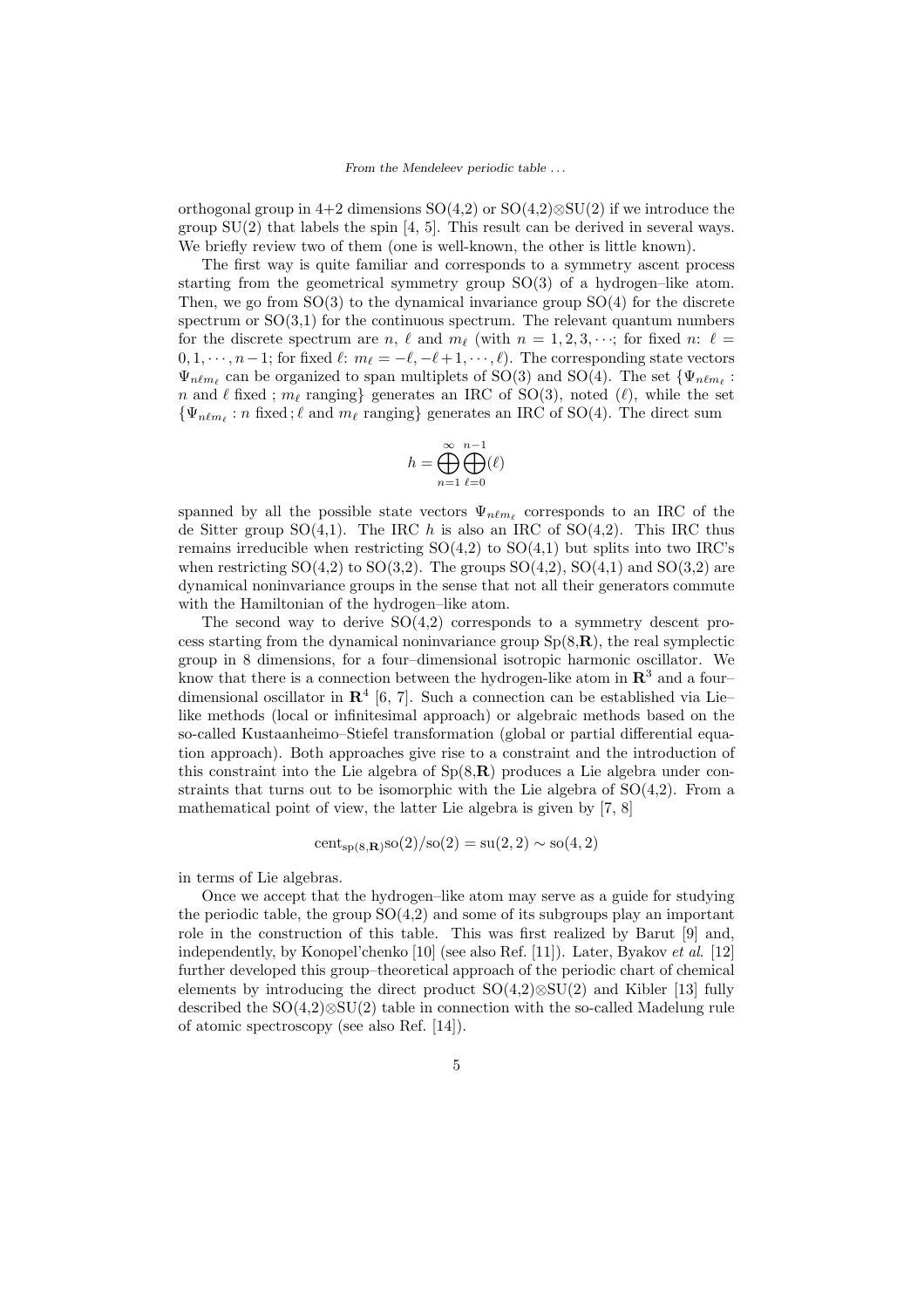# 4 The periodic table  $\dot{a}$  la Madelung

Before introducing the table based on SO(4,2)⊗SU(2), we describe the construction of a periodic table based on the Madelung rule which arises from the atomic shell model [13]. This approach to the periodic table uses the quantum numbers occurring in the quantum–mechanical treatment of the hydrogen atom as well as of a many–electron atom.

In the central–field approximation, each of the Z electrons of an atom with atomic number Z is partly characterized by the quantum numbers  $n, \ell$ , and  $m_{\ell}$ . The numbers  $\ell$  and  $m_\ell$  are the orbital quantum number and the magnetic quantum number, respectively. They are connected to the chain of groups SO(3)⊃SO(2): the quantum number  $\ell$  characterizes an IRC, of dimension  $2\ell + 1$ , of SO(3) and  $m_{\ell}$  a one–dimensional IRC of SO(2). The principal quantum number n is such that  $n - \ell - 1$  is the number of nodes of the radial wave function associated with the doublet  $(n, \ell)$ . In the case of the hydrogen atom or of a hydrogen–like atom, the number *n* is connected to the group  $SO(4)$ : the quantum number *n* characterizes an IRC, of dimension  $n^2$ , of SO(4). The latter IRC splits into the IRC's of SO(3) corresponding to  $\ell = 0, 1, \dots, n-1$  when SO(4) is restricted to SO(3). A complete characterization of the dynamical state of each electron is provided by the quartet  $(n, \ell, m_\ell, m_s)$  or alternatively  $(n, \ell, j, m)$ . Here, the spin  $s = \frac{1}{2}$  of the electron has been introduced and  $m_s$  is the z-component of the spin. Furthermore,  $j = \frac{1}{2}$  for  $\ell = 0$  and j can take the values  $j = \ell - s$  and  $j = \ell + s$  for  $\ell \neq 0$ . The quantum numbers j and m are connected to the chain of groups  $SU(2) \supset U(1)$ : j characterizes an IRC, of dimension  $2j + 1$ , of  $SU(2)$  and m a one-dimensional IRC of U(1).

Each doublet  $(n, \ell)$  defines an atomic shell. The ground state of the atom is obtained by distributing the Z electrons of the atom among the various atomic shells  $n\ell$ ,  $n'\ell'$ ,  $n''\ell''$ ,  $\cdots$  according to (i) an ordering rule and (ii) the Pauli exclusion principle. A somewhat idealized situation is provided by the Madelung ordering rule: the energy of the shells increases with  $n+\ell$  and, for a given value of  $n+\ell$ , with n. This may be depicted by Fig. 1 where the rows are labelled with  $n = 1, 2, 3, \cdots$ and the columns with  $\ell = 0, 1, 2, \cdots$  and where the entry in the n-th row and  $\ell$ -th column is  $[n + \ell, n]$ . We thus have the ordering  $[1, 1] < [2, 2] < [3, 2] < [3, 3] <$  $[4,3] < [4,4] < [5,3] < [5,4] < [5,5] < [6,4] < [6,5] < [6,6] < \cdots$ . This dictionary order corresponds to the following ordering of the  $n\ell$  shells

 $1s < 2s < 2p < 3s < 3p < 4s < 3d < 4p < 5s < 4d < 5p < 6s < \cdots$ ,

which is verified to a good extent by experimental data.<sup>4</sup>)

From these considerations of an entirely atomic character, we can construct a periodic table of chemical elements. We start from the Madelung array of Fig. 1. Here, the significance of the quantum numbers n and  $\ell$  is abandoned. The numbers n and  $\ell$  are now simple row and column indexes, respectively. We thus forget about the significance of the quartet n,  $\ell$ , j, m. The various blocks  $[n + \ell, n]$  are filled

<sup>&</sup>lt;sup>4</sup>) According to atomic spectroscopy, we use the letters s (for sharp), p (for principal), d (for diffuse), f (for fundamental), ... to denote  $\ell = 0, 1, 2, 3, \dots$ , respectively.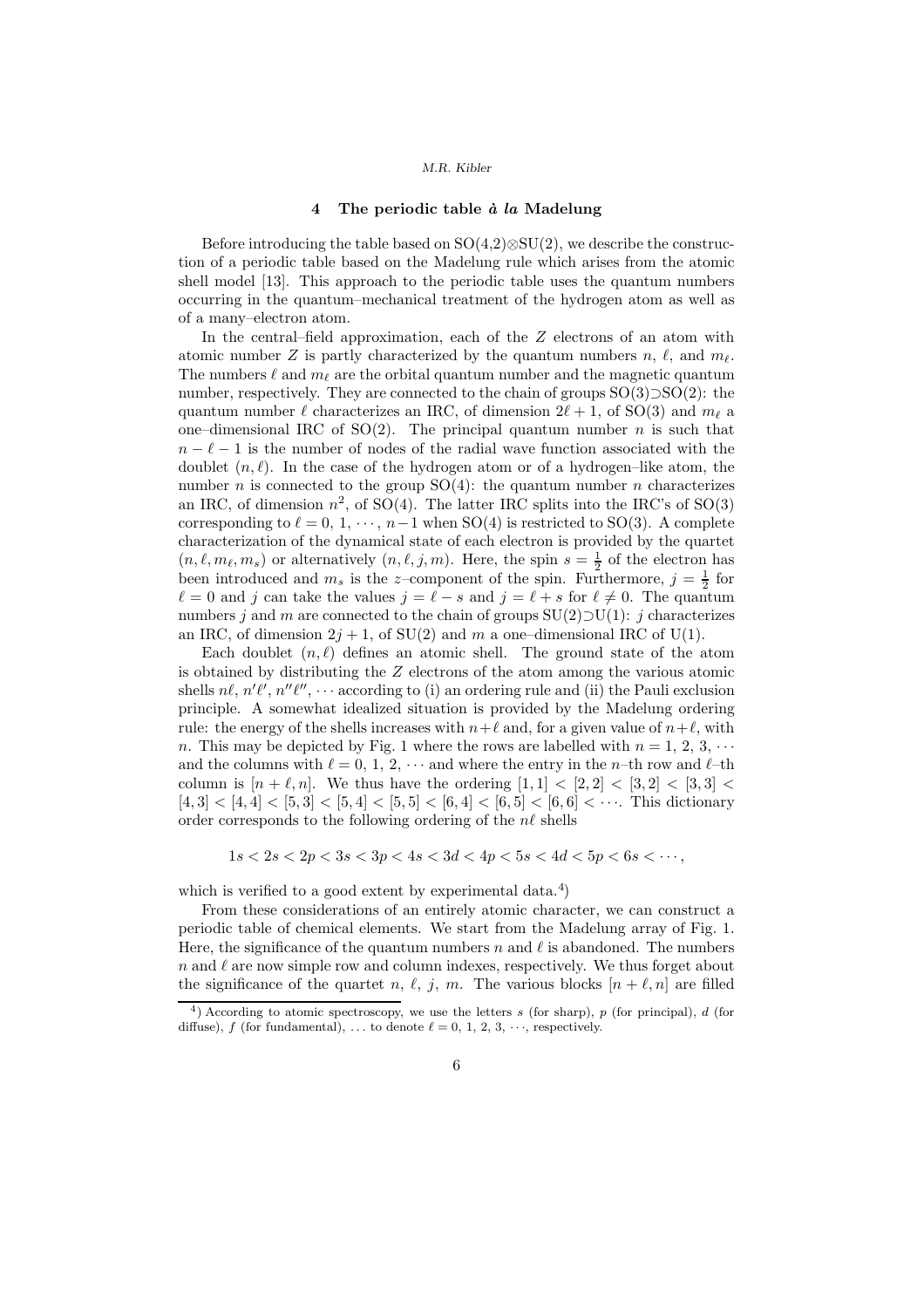From the Mendeleev periodic table . . .

|                         | 0       | 1      | $\overline{2}$ | 3      | 4  |  |
|-------------------------|---------|--------|----------------|--------|----|--|
| 1                       | [1, 1]  |        |                |        |    |  |
| $\overline{\mathbf{c}}$ | $[2,2]$ | [3,2]  |                |        |    |  |
| 3                       | [3,3]   | [4,3]  | [5,3]          |        |    |  |
| 4                       | [4, 4]  | [5, 4] | [6, 4]         | [7,4]  |    |  |
| 5                       | [5, 5]  | [6, 5] | [7, 5]         | [8, 5] | [] |  |
| $\boldsymbol{6}$        | [6, 6]  | […]    |                |        |    |  |
| 7                       | […]     |        |                |        |    |  |
|                         |         |        |                |        |    |  |

Fig. 1. The  $[n + \ell, n]$  Madelung array. The lines are labelled by  $n = 1, 2, 3, \cdots$  and the columns by  $\ell = 0, 1, 2, \cdots$ . For fixed n, the label  $\ell$  assumes the values  $\ell = 0, 1, \cdots, n-1$ .



Fig. 2. The periodic table deduced from the Madelung array. The box  $[n + \ell, n]$  is filled with  $2(2\ell+1)$  elements. The filling of the various boxes  $[n+\ell,n]$  is done according to the dictionary order implied by Fig. 1.

in the dictionary order, starting from [1, 1], with chemical elements of increasing atomic numbers. More precisely, the block  $[n+\ell,n]$  is filled with  $2(2\ell+1)$  elements, the atomic numbers of which increase from left to right. This yields Fig. 2, where each element is denoted by its atomic number  $Z$ . For instance, the block  $[1, 1]$  is filled with  $2(2 \times 0 + 1) = 2$  elements corresponding to  $Z = 1$  up to  $Z = 2$ . In a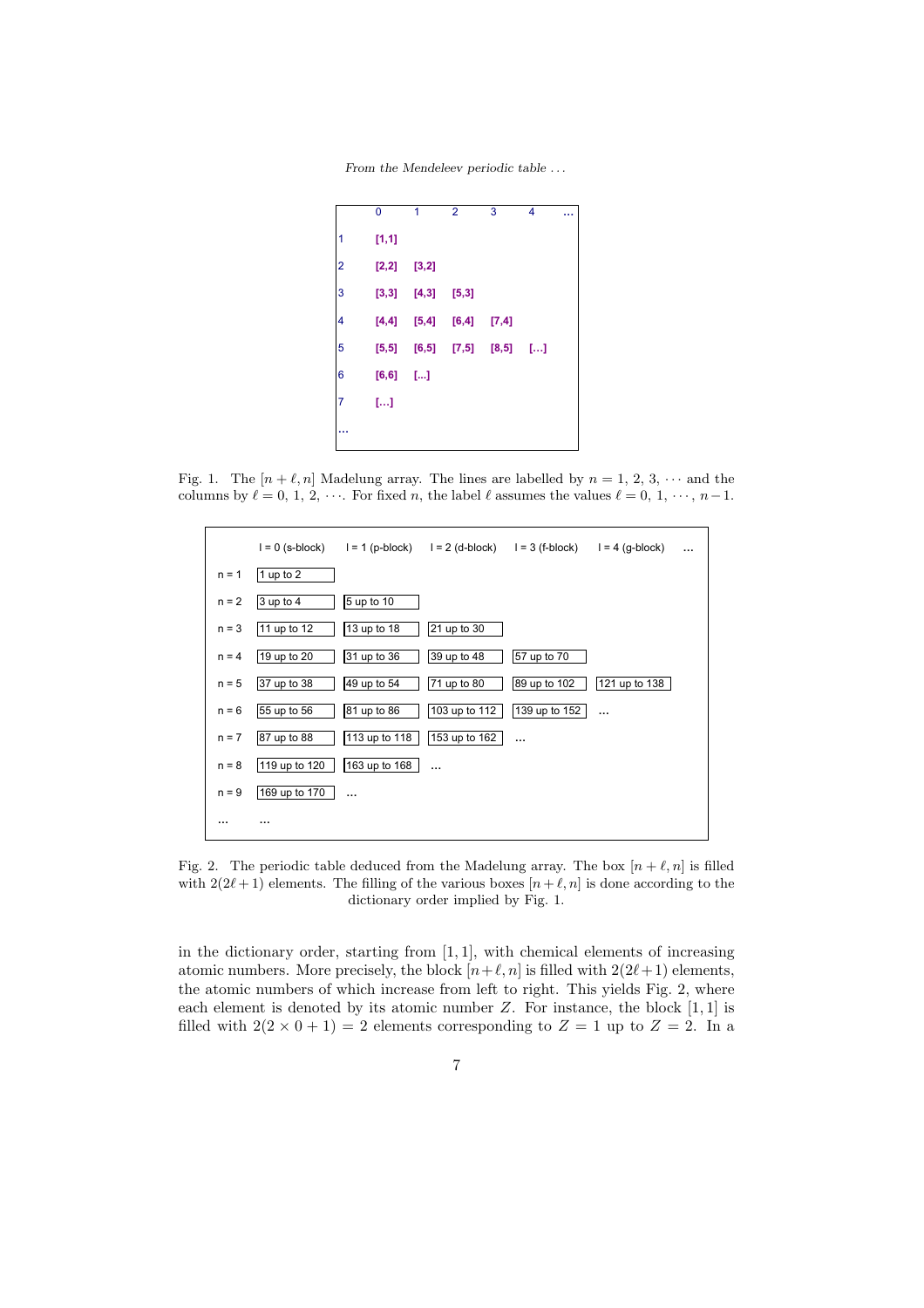similar way, the blocks [2, 2] and [3, 2] are filled with  $2(2 \times 0 + 1) = 2$  elements and  $2(2 \times 1 + 1) = 6$  elements corresponding to  $Z = 3$  up to  $Z = 4$  and to  $Z = 5$  up to  $Z = 10$ , respectively. It is to be noted, that the so obtained periodic table a priori contains an infinite number of elements: the  $n$ -th row contains  $2n^2$  elements and each column (bounded from top) contains an infinite number of elements.

## 5 The periodic table à la SO(4,2)⊗SU(2)

We are now in a position to give a group–theoretical articulation to the periodic table of Fig. 2. For fixed n, the  $2(2\ell+1)$  elements in the block  $[n+\ell,n]$ , that we shall refer to an  $\ell$ -block, may be labelled in the following way. For  $\ell = 0$ , the s-block in the n–th row contains two elements that we can distinguish by the number  $m$  with m ranging from  $-\frac{1}{2}$  to  $\frac{1}{2}$  when going from left to right in the row. For  $\ell \neq 0$ , the  $\ell$ –block in the *n*–th row can be divided into two sub-blocks, one corresponding to  $j = \ell - \frac{1}{2}$  (on the left) and the other to  $j = \ell + \frac{1}{2}$  (on the right). Each sub-block contains  $2j + 1$  elements, with  $2j + 1 = 2\ell$  for  $j = \ell - \frac{1}{2}$  and  $2j + 1 = 2(\ell + 1)$  for  $j = \ell + \frac{1}{2}$ , that can be distinguished by the number m with m ranging from  $-j$ to j by step of one unit when going from left to right in the row. In other words, a chemical element can be located in the table by the quartet  $(n, \ell, j, m)$ , where  $j=\frac{1}{2}$  for  $\ell=0$ .

Following Byakov et al. [12], it is perhaps interesting to use an image with streets, avenues and houses in a city. Let us call Mendeleev city the city whose west–east streets are labelled by n and north–south avenues by  $(\ell, j, m)$ . In the n– th street there are n blocks of houses. The n blocks are labelled by  $\ell = 0, 1, \cdots, n-1$ so that the address of a block is  $(n, \ell)$ . Each block contains one sub-block (for  $\ell = 0$ ) or two sub-blocks (for  $\ell \neq 0$ ). An address  $(n, \ell, i, m)$  can be given to each house: n indicates the street,  $\ell$  the block, j the sub-block and m the location inside the sub-block. The organization of the city appears in Fig. 3.

At this stage, it is worthwhile to re-give to the quartet  $(n, \ell, j, m)$  its grouptheoretical significance. Then, Mendeleev city is clearly associated to the IRC  $h \otimes [2]$ of  $SO(4,2)\otimes SU(2)$  where [2] stands for the fundamental representation of  $SU(2)$ . The whole city corresponds to the IRC

$$
\bigoplus_{n=1}^{\infty}\bigoplus_{\ell=0}^{n-1}\bigoplus_{j=|\ell-\frac{1}{2}|}^{\ \ j=\pm\frac{1}{2}}(j)=\left(\bigoplus_{n=1}^{\infty}\bigoplus_{\ell=0}^{n-1}(\ell)\right)\otimes[2]
$$

of SO(4,2)⊗SU(2) in the sense that all the possible quartets  $(n, \ell, j, m)$ , or alternatively  $(n, \ell, m_\ell, m_s)$ , can be associated to state vectors spanning this IRC. In the latter equation,  $(\ell)$  and  $(j)$  stand for the IRC's of SO(3) and SU(2) associated with the quantum numbers  $\ell$  and  $j$ , respectively.

We can ask the question: How to move in Mendeleev city? Indeed, there are several bus lines to go from one house to another one? The SO(3) bus lines, also called SO(3)⊗SU(2) ladder operators, make it possible to go from one house in a given  $\ell$ –block to another house in the same  $\ell$ –block. The SO(4) bus lines, also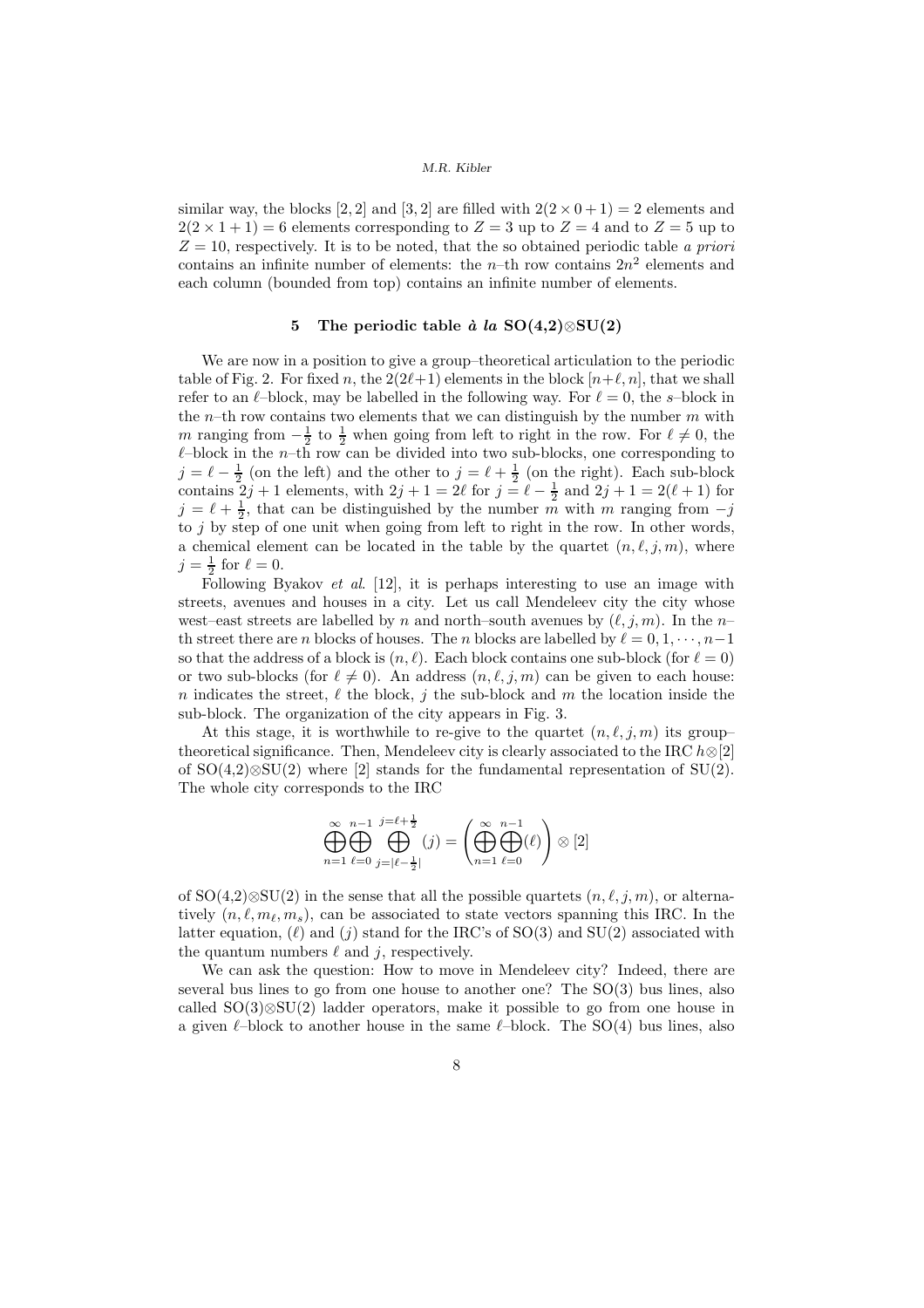called  $SO(4) \otimes SU(2)$  ladder operators, and the  $SO(2,1)$  bus lines, also called  $SO(2,1)$ ladder operators, allow to move in a given street and in a given avenue, respectively. Finally, it should be noted that there are taxis, also called SO(4,2)⊗SU(2) ladder operators, to go from a given house to an arbitrary house.

Another question concerns the inhabitants, also called chemical elements, of Mendeleev city. In fact, they are distinguished by a number  $Z$ , also called atomic number. The inhabitant living at the address  $(n, \ell, j, m)$  has the number

$$
Z(n\ell jm) = \frac{1}{6} (n+\ell)[(n+\ell)^2 - 1] + \frac{1}{2} (n+\ell+1)^2 -
$$
  

$$
-\frac{1}{4} [1+(-1)^{n+\ell}](n+\ell+1) - 4\ell(\ell+1) + \ell + j(2\ell+1) + m - 1.
$$

Each inhabitant may also have a nickname. All the inhabitants up to  $Z = 110$  have a nickname. For example, we have Ds, or darmstadtium in full, for  $Z = 110$ . Not all the houses in Mendeleev city are inhabited. The inhabited houses go from  $Z = 1$ to  $Z = 116$  (the houses  $Z = 113$  and  $Z = 115$  are occupied since the beginning of 2004). The houses corresponding to  $Z \geq 117$  are not presently inhabited. When a house is not inhabited, we also say that the corresponding element has not been observed yet. The houses from  $Z = 111$  to  $Z = 116$  are inhabited but have not received a nickname yet. The various inhabitants known at the present time are indicated on Fig. 4.

It is not forbidden to get married in Mendeleev city. Each inhabitant may get married with one or several inhabitants (including one or several clones). For example, we know  $H_2$  (including H and its clone), HCl (including H and Cl), and H2O (including O, H and its clone). However, there is a strict rule in the city: the assemblages or married inhabitants have to leave the city. They must live in another city and go to a city sometimes referred to as a molecular city. Only the clones may stay in Mendeleev city.

### 6 Qualitative aspects of the  $SO(4,2)\otimes SU(2)$  periodic table

Going back to Physics and Chemistry, we now describe Mendeleev city as a periodic table for chemical elements. We have obtained a table with rows and columns for which the *n*-th row contains  $2n^2$  elements and the  $(\ell, j, m)$ -th column contains an infinite number of elements. A given column corresponds to a family of chemical analogs, as in the standard periodic table, and a given row may contain several periods of the standard periodic table.

The chemical elements in their ground state are considered as different states of atomic matter: each atom in the table appears as a particular partner for the (infinite–dimensional) unitary irreducible representation  $h \otimes [2]$  of the group  $SO(4,2)\otimes SU(2)$ , where  $SO(4,2)$  is reminiscent of the hydrogen atom and  $SU(2)$  is introduced for a doubling purpose. In fact, it is possible to connect two partners of the representation  $h \otimes [2]$  by making use of shift operators of the Lie algebra of  $SO(4,2)\otimes SU(2)$ . In other words, it is possible to pass from one atom to another one by means of raising or lowering operators. The internal dynamics of each element is ignored. In other words, each neutral atom is assumed to be a noncomposite phys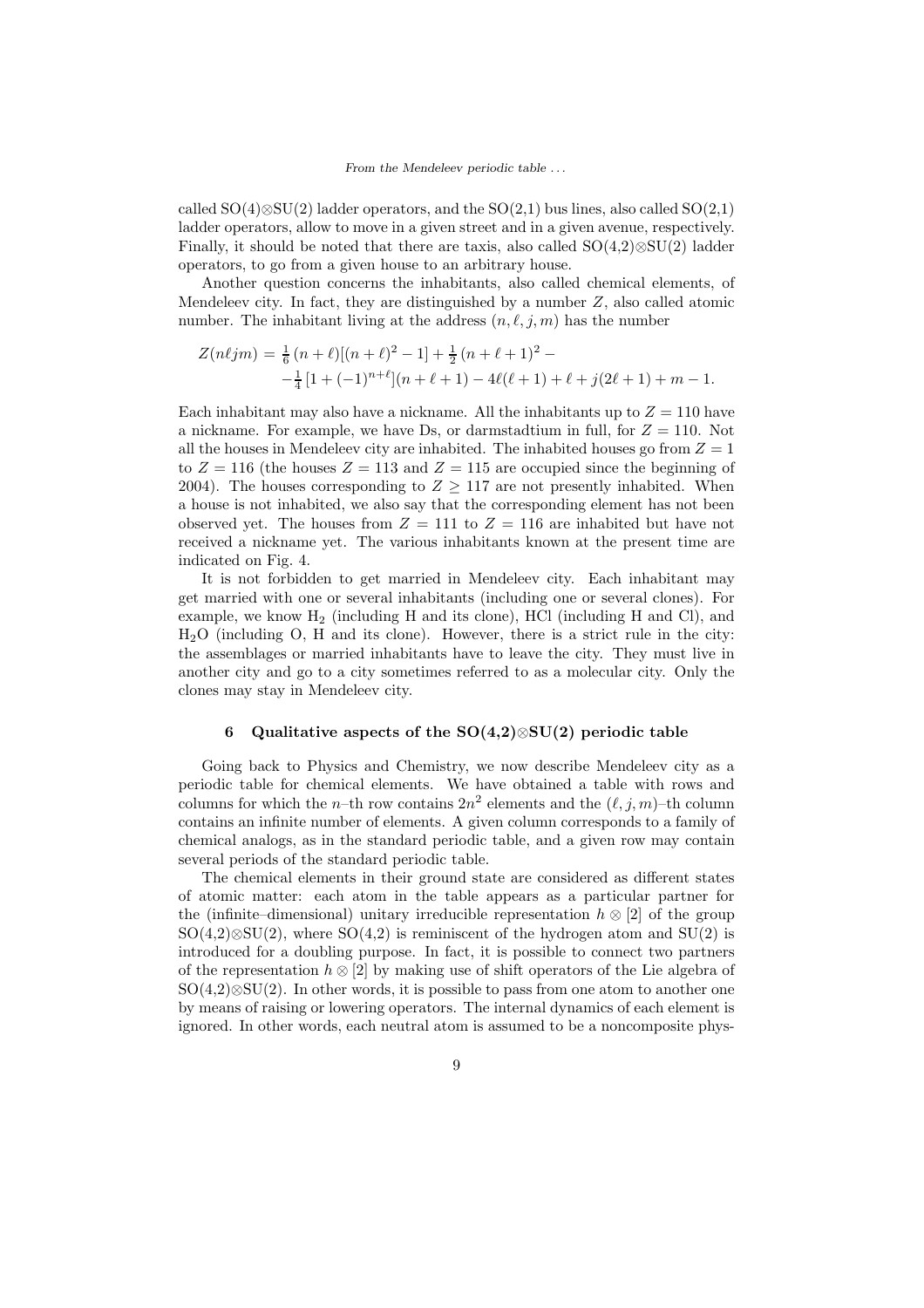ical system. By way of illustration, we give a brief description of some particular columns and rows of the table.

The alkali–metal atoms are in the first column (with  $\ell = 0$ ,  $j = \frac{1}{2}$ ,  $m = -\frac{1}{2}$ , and  $n = 1, 2, \dots$ ; in the atomic shell model, they correspond to an external shell of type 1s, 2s, 3s,  $\cdots$ ; we note that hydrogen (H) belongs to the alkali–metal atoms. The second column (with  $\ell = 0$ ,  $j = \frac{1}{2}$ ,  $m = \frac{1}{2}$ , and  $n = 1, 2, \dots$ ) concerns the alkaline earth metals with an external atomic shell of type  $1s^2$ ,  $2s^2$ ,  $3s^2$ ,  $\cdots$ ; we note that helium (He) belongs to the alkaline earth metals. The sixth column corresponds to chalcogens (with  $\ell = 1, j = \frac{3}{2}, m = -\frac{1}{2}$ , and  $n = 2, 3, \cdots$ ) and the seventh column to halogens (with  $\ell = 1$ ,  $j = \frac{3}{2}$ ,  $m = \frac{1}{2}$ , and  $n = 2, 3, \cdots$ ); it is to be observed that hydrogen does not belong to halogens as it is often the case in usual periodic tables. The eighth column (with  $\ell = 1, j = \frac{3}{2}, m = \frac{3}{2}$ , and  $n = 2, 3, \cdots$ ) gives the noble gases with an external atomic shell of type  $2p^6$ ,  $3p^6$ ,  $4p^6$ ,  $\cdots$ ; helium, with the atomic configuration  $1s^22s^2$ , does not belong to the noble gases in contrast with usual periodic tables.

The d–blocks with  $n = 3$ , 4 and 5 yield the three familiar transition series: the iron group goes from  $\text{Sc}(21)$  to  $\text{Zn}(30)$ , the palladium group from  $Y(39)$  to  $\text{Cd}(48)$ and the platinum group from  $Lu(71)$  to  $Hg(80)$ . A fourth transition series goes from  $\text{Lr}(103)$  to  $Z = 112$  (observed but not named yet). In the shell model, the four transition series correspond to the filling of the *nd* shell while the  $(n+1)s$  shell is fully occupied, with  $n = 3$  (iron group series),  $n = 4$  (palladium group series),  $n = 5$  (platinum group series) and  $n = 6$  (fourth series). The two familiar inner transition series are the f-blocks with  $n = 4$  and  $n = 5$ : the lanthanide series goes from La(57) to Yb(70) and the actinide series from  $Ac(89)$  to No(102). Observe that lanthanides start with  $La(57)$  not  $Ce(58)$  and actinides start with  $Ac(89)$  not Th(90). We note that lanthanides and actinides occupy a natural place in the table and are not reduced to appendages as it is generally the case in usual periodic tables in 18 columns. A superactinide series is predicted to go from  $Z = 139$  to  $Z = 152$ (and not from  $Z = 122$  to  $Z = 153$  as predicted by G.T. Seaborg). In a shell model approach, the inner transition series correspond to the filling of the  $nf$  shell while the  $(n+2)s$  shell is fully occupied, with  $n = 4$  (lanthanides),  $n = 5$  (actinides) and  $n = 6$  (superactinides). The table in Fig. 4 shows that the elements from  $Z = 121$ to  $Z = 138$  form a new period having no homologue among the known elements.

In Section 5, we have noted that each  $\ell$ –block with  $\ell \neq 0$  gives rise to two subblocks. As an example, the  $f$ -block for the lanthanides is composed of a sub-block, corresponding to  $j = \frac{5}{2}$ , from La(57) to Sm(62) and another one, corresponding to  $j = \frac{7}{2}$ , from Eu(63) to Yb(70). This division corresponds to the classification in light or ceric rare earths  $(j = \frac{5}{2})$  and heavy or yttric rare earths  $(j = \frac{7}{2})$ . It has received justifications both from the experimental and the theoretical sides.

# 7 Quantitative aspects of the SO(4,2)⊗SU(2) periodic table

To date, the use of  $SO(4,2)$  or  $SO(4,2)\otimes SU(2)$  in connection with periodic charts has been limited to qualitative aspects only, viz., classification of neutral atoms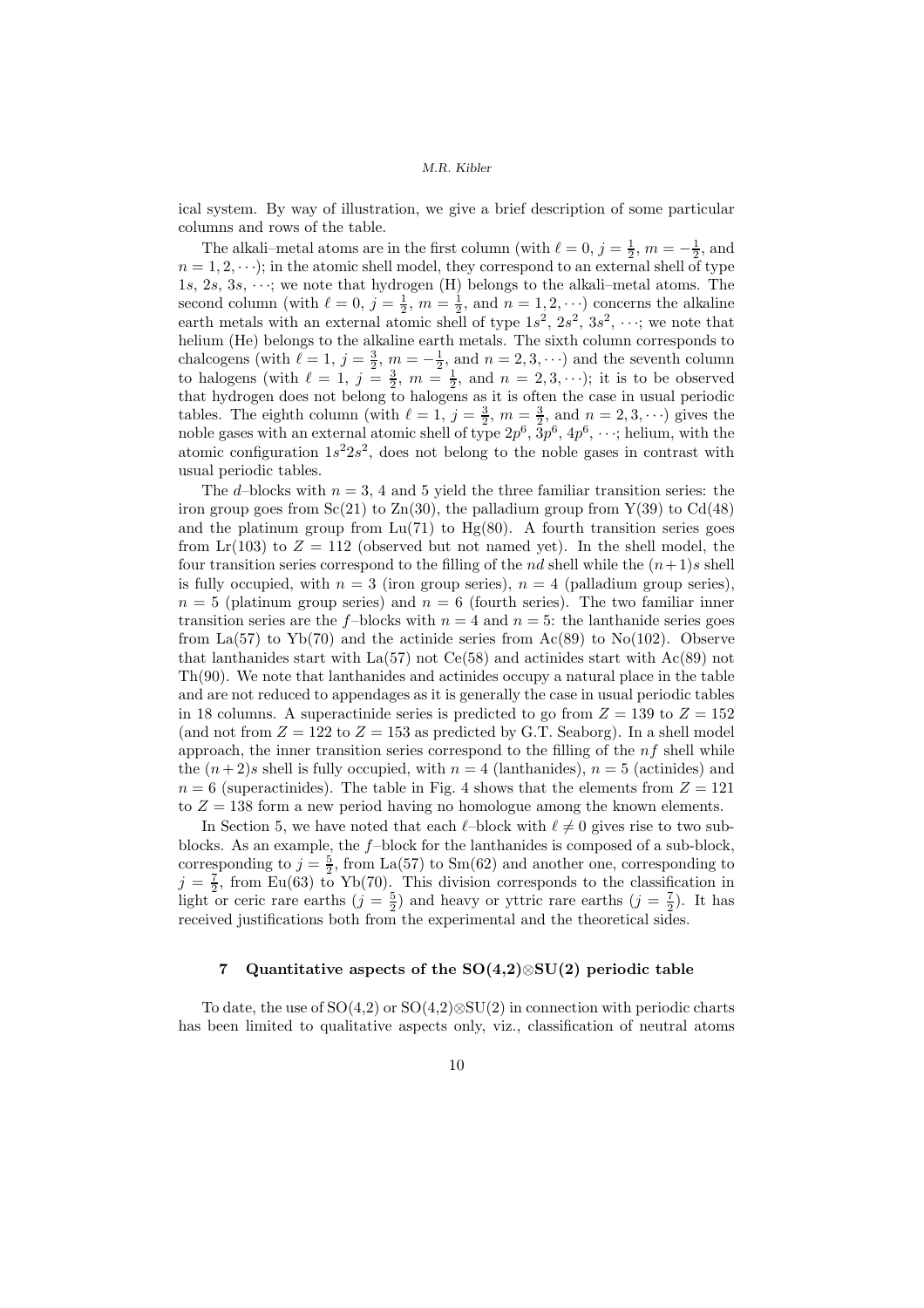

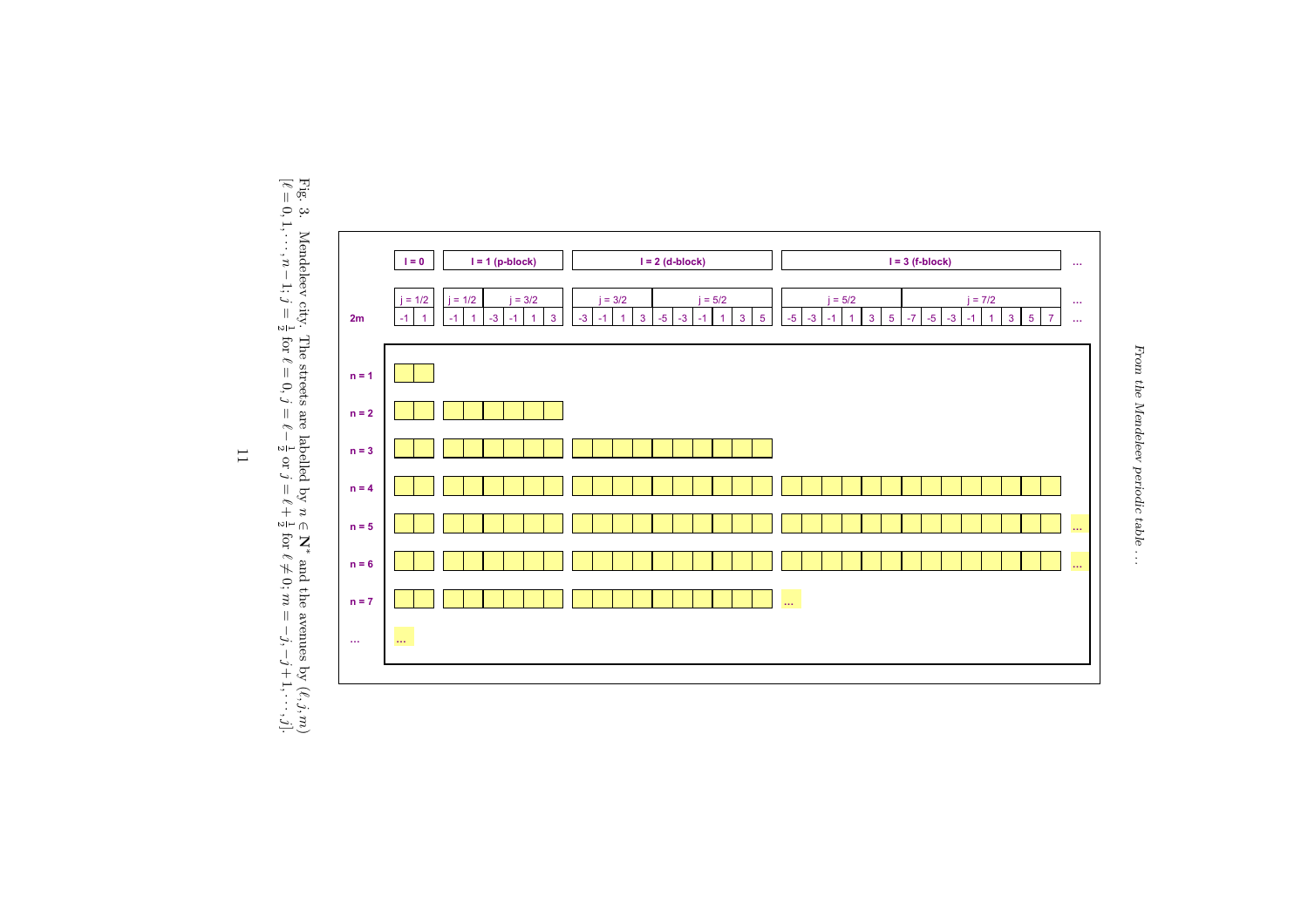



inhabited ['X?' means inhabited (or observed) but not named, 'no' means not inhabited (or not observed)].

 $\cal{M}, \cal{R},$  Kibler M.R. Kibler

12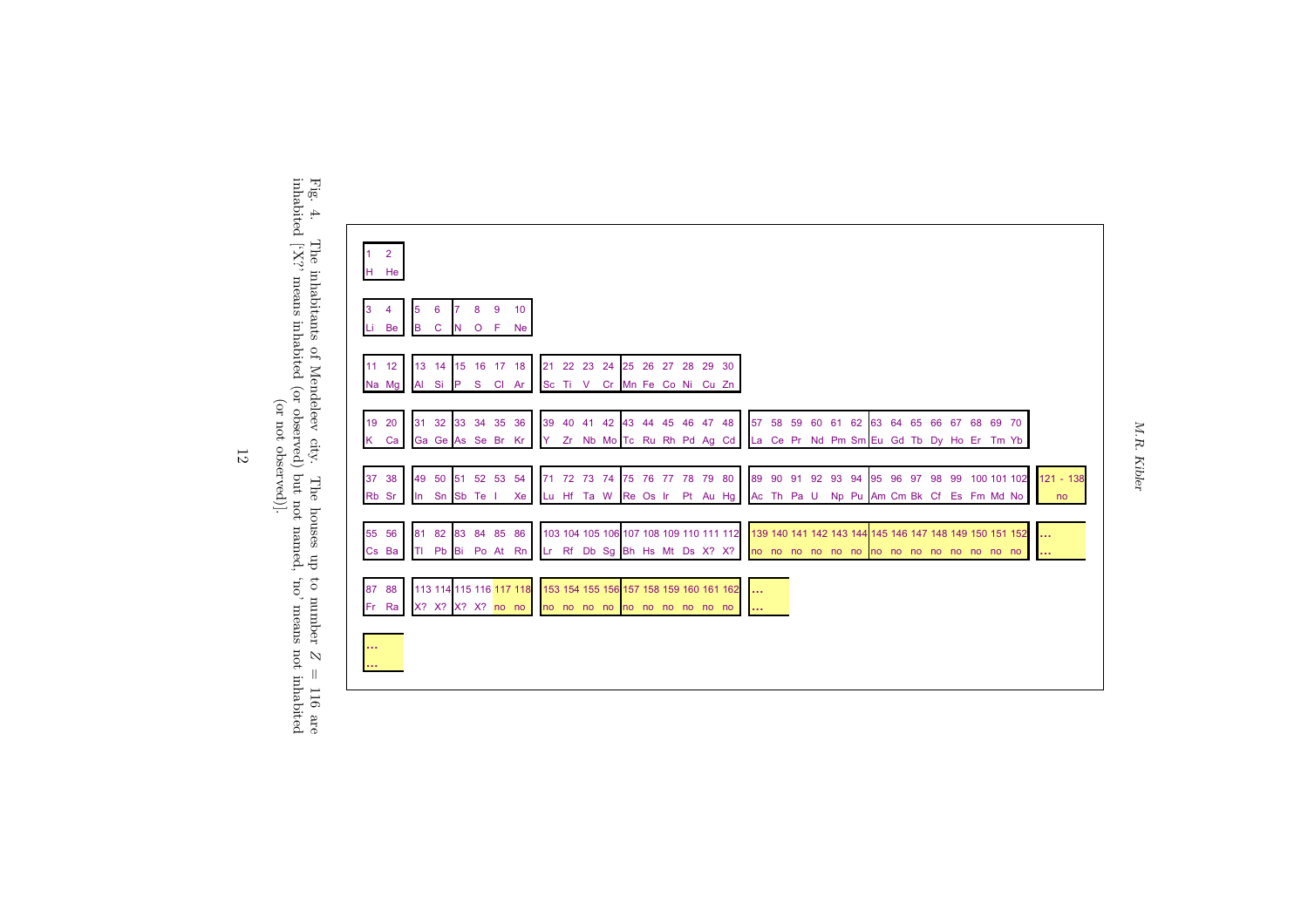and ions as well. We would like to give here the main lines of a programme under development (inherited from nuclear physics and particle physics) for dealing with quantitative aspects.

The first step concerns the mathematics of the programme. The direct product group  $SO(4,2)\otimes SU(2)$  is a Lie group of order eighteen. Let us first consider the SO(4,2) part which is a semi-simple Lie group of order  $r = 15$  and of rank  $\ell = 3$ . It has thus fifteen generators involving three Cartan generators (i.e., generators commuting between themselves). Furthermore, it has three invariant operators or Casimir operators (i.e., independent polynomials, in the enveloping algebra of the Lie algebra of  $SO(4,2)$ , that commute with all generators of the group  $SO(4,2)$ ). Therefore, we have a set of six  $(3+3)$  operators that commute between themselves: the three Cartan generators and the three Casimir operators. Indeed, this set is not complete from the mathematical point of view. In other words, the eigenvalues of the six above-mentioned operators are not sufficient for labelling the state vectors in the representation space of  $SO(4,2)$ . According to a not very well-known result, popularized by Racah, we need to find  $\frac{1}{2}(r-3\ell) = 3$  additional operators in order to complete the set of the six preceding operators. This yields a complete set of nine  $(6 + 3)$  commuting operators and this solves the state labelling problem for the group  $SO(4,2)$ . The consideration of the group  $SU(2)$  is trivial:  $SU(2)$  is a semi-simple Lie group of order  $r = 3$  and of rank  $\ell = 1$  so that  $\frac{1}{2}(r - 3\ell) = 0$  in that case. As a result, we end up with a complete set of eleven  $(9 + 2)$  commuting operators.

The second step establishes contact with chemical physics. Each of the eleven operators can be taken to be self-adjoint and thus, from the quantum–mechanical point of view, can describe an observable. Indeed, four of the eleven operators, namely, the three Casimir operators of  $SO(4,2)$  and the Casimir operator of  $SU(2)$ , serve for labelling the representation  $h \otimes [2]$  of SO(4,2)⊗SU(2) for which the various chemical elements are partners. The seven remaining operators can thus be used for describing chemical and physical properties of the elements like: ionization energy; oxydation degree; electron affinity; electronegativity; melting and boiling points; specific heat; atomic radius; atomic volume; density; magnetic susceptibility; solubility; etc. In most cases, this can be done by expressing a chemical observable associated with a given property in terms of the seven operators which serve as an integrity basis for the various observables. Each observable can be developed as a linear combination of operators constructed from the integrity basis. This is reminiscent of group–theoretical techniques used in nuclear and atomic spectroscopy (cf. the Interacting Boson Model) or in hadronic spectroscopy (cf. the Gell-Mann/Okubo mass formulas for baryons and mesons).

The last step is to proceed with a diagonalization process and then to fit the various linear combinations to experimental data. This can be achieved through fitting procedures concerning either a period of elements, taken along a same line of the periodic table, or a family of elements, taken along a same column of the periodic table. For each property this will lead to a formula or phenomenological law that can be used in turn for making predictions concerning the chemical elements for which no data are available. In addition, it is hoped that this will shed light on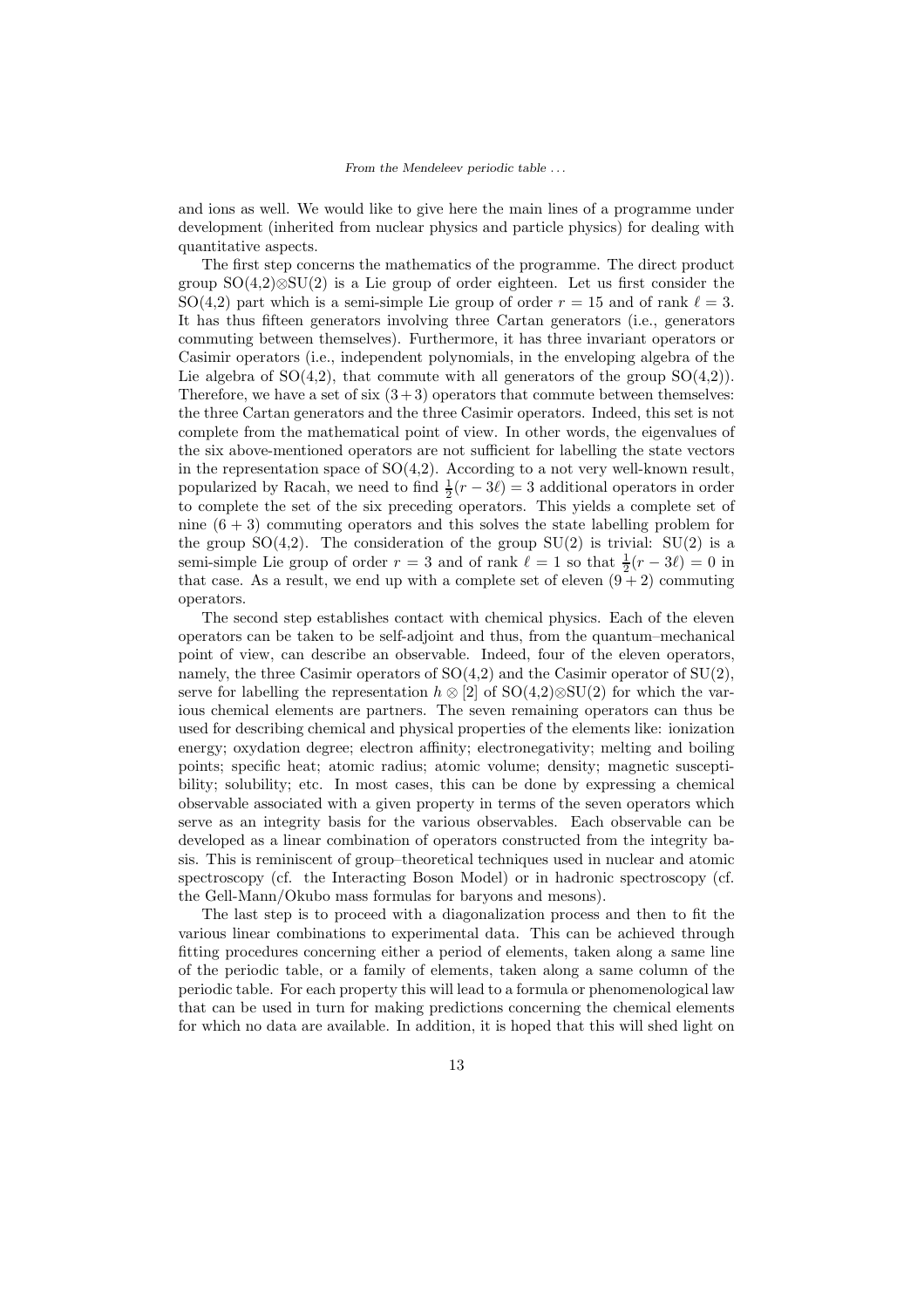regularities and well-known (as well as recently discovered) patterns of the periodic table.

# 8 Closing remarks

Group–theoretical methods based on symmetry considerations have been continuously developed during the 20th century to classify the constituents of matter and to understand their interactions. The SO(4,2)⊗SU(2) periodic table presented in this article was set up along lines similar to the ones used for classifying fundamental particles via flavor groups. The group  $SO(4,2)\otimes SU(2)$  is a flavor group in the sense that each chemical element appears to be a particular state (or flavor) of a single element.

We close this paper with two remarks. Possible extensions of the work presented in Sections 5–7 concern isotopes and molecules. The consideration of isotopes needs the introduction of the number of nucleons in the atomic nucleus. With such an introduction we have to consider other dimensions for Mendeleev city: the city is not anymore restricted to spread in Flatland. Group–theoretical analyses of periodic systems of molecules can be achieved by considering direct products involving several copies of  $SO(4,2)\otimes SU(2)$ . Several works have been already devoted to this subject [15].

## References

- [1] J.W. van Spronsen, The Periodic System of Chemical Elements: A History of the First Hundred Years, Elsevier, Amsterdam, 1969.
- [2] D.H. Rouvray and R.B. King, The Periodic Table: Into the 21st Century, Research Studies Press, Baldock, United Kingdom, 2004; The Mathematics of the Periodic Table, Nova Science, New York, U.S.A., 2006.
- [3] E. Scerri, The Periodic Table: Its Story and Its Significance, Oxford University Press, Oxford, United Kingdom, 2006.
- [4] I.A. Malkin and V.I. Man'ko: Zh. Eksp. Teor. Fiz. 2 (1965) 230 [Sov. Phys. JETP Lett. 2 (1965) 146].
- [5] A.O. Barut and H. Kleinert: Phys. Rev. 156 (1967) 1541; 157 (1967) 1180; 160 (1967) 1149.
- [6] M. Boiteux: C. R. Acad. Sci. (Paris), Sér. B, 274 (1972) 867; 276 (1973) 1.
- [7] M. Kibler and T. Négadi: Lett. Nuovo Cimento 37 (1983) 225; J. Phys. A: Math. Gen. 16 (1983) 4265; Phys. Rev. A 29 (1984) 2891.
- [8] M. Kibler and P. Winternitz: J. Phys. A: Math. Gen. 21 (1988) 1787. D. Lambert and M. Kibler: J. Phys. A: Math. Gen. 21 (1988) 307.
- [9] A.O. Barut: in Proc. Rutherford Centennial Symp., Christchurch 1971 (Ed. B.G. Wybourne), Univ. of Canterbury Publications, Christchurch, New Zealand, 1972.
- [10] V.G. Konopel'chenko: Preprint 40–72 (1972), Institute of Nuclear Physics, Siberian Branch, Academy of Sciences of the USSR, Novosibirsk. A.I. Fet: Teor. i Mat. Fiz. 22 (1975) 323 [Theor. Math. Phys. 22 (1975) 227]. V.G. Konopel'chenko and Yu.B. Rumer: Usp. Fiz. Nauk 129 (1979) 339 [Sov. Phys. Usp. 22 (1979) 837].